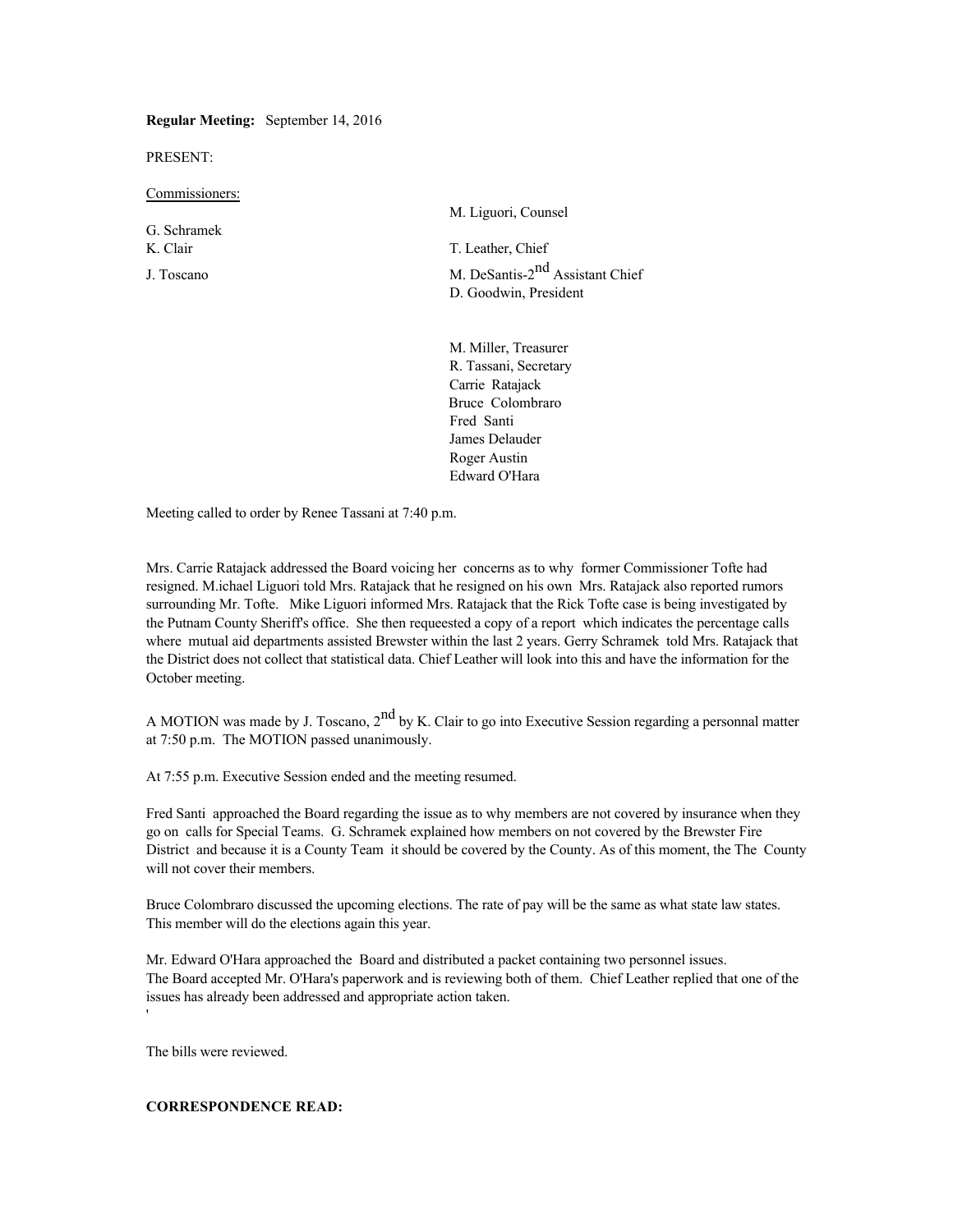A letter from Jeff Bergstrom requesting the use of the Main Station for Sunday, October 23, 2016 beginning 1 p.m. For the Hudson Valley Volunteer Firemen's Association Meeting.

A MOTION was made by Chief Leather G. Schramek,  $2^{nd}$  by K. Clair to approve this request, a rollcall was taken and all approved.

A letter from Daniel Economico regarding his state points for 2015.. J. Toscano is going to reach out to AIG to see about getting that information to that member.

A letter was received from a past fire fighter requesting any patches we might have as he is a collector. This was handed to the Chief.

#### **COMPUTER/COMMUNICATIONS/RADIOS**

There was a comcast issue from the line to the street at the Main House (interruption), A1 is working with computers. There was a discussion about some members having difficulty getting online and perhaps A1 could write up an instruction sheet.

Chief Leather reports that only 40% of the Red Alert calls are dropping into the system.

## **FACILITIES:**

No new business.

### **FIRE AND EMS EQUIPMENT**

We received a delivery of turnout gear that is not ours. This will be sent back.

Chief Leather asked about Tif Meters, K. Clair will look into this.

#### **FIRE ROADS**

No new business.

#### **FIRE PREVENTION**

Fire Prevention begins on Sunday, 9/18/16.

#### **GRANTS/AWARDS**

J. Toscano will look into this next year.

### **INSTALLATION DINNER**

The Fire Department will take the lead. The Installation Dinner is currently scheduled for April 1 however, G. Schramek will look into changing the date due to a scheduling conflict.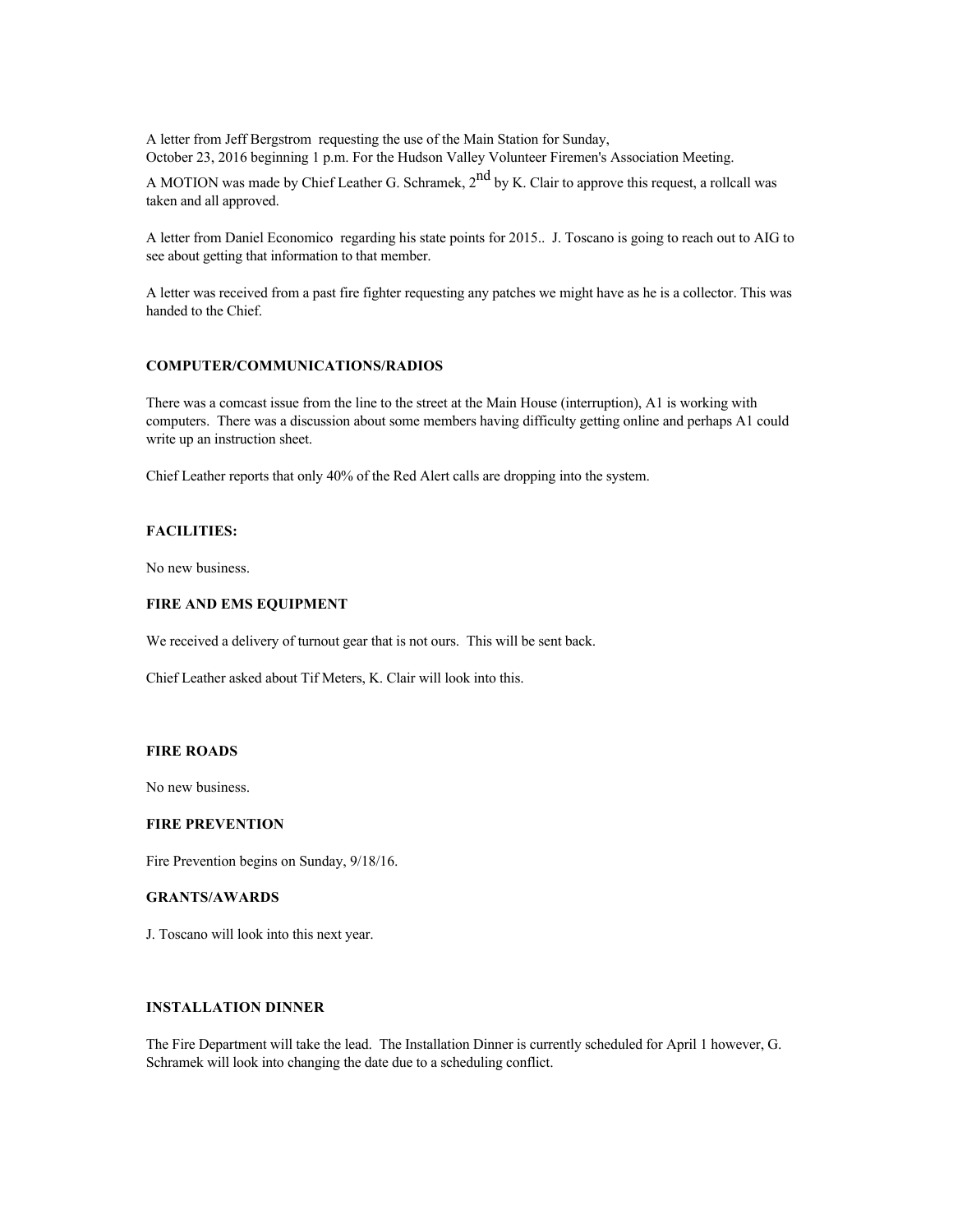## **INSURANCE CLAIMS/VFBL**

Nothing to report.

### **LEGAL CONTACT/REPORTS**

Nothing to report.

## **LOSAP**

J. Toscano is working on this.

G. Schramek requested on behalf of the Board of Fire Commissioners that we have a resolution to have a  $2^{nd}$ Tier to the LOSAP Program. M. Liguori will develop a ballot for referendum that may change entitlement age from that point on.

#### **EQUIPMENT/FABRICATION**

Progress.

# **OSHA MANDATES**

Nothing to report.

### **VEHICLE MAINTENANCE**

11-4-1 was fixed

| Vehicle      | <b>Beginning</b> | Ending  | <b>Work Done</b>           |
|--------------|------------------|---------|----------------------------|
|              | Mileage          | Mileage |                            |
| $11 - 1 - 3$ | 125.209          | 126,530 | (oil change and inspection |
| $11 - 1 - 1$ | 30.950           | 31,475  |                            |
| $11 - 1 - 2$ | 101,048          | 102,872 |                            |

Request from the mechanic:

Scan Pad to check the computer to the truck. Two quotes were received, Medco for \$3395 and Protool \$1899 (free updates and 2 year warranty.

K. Clair made a MOTION to purchase this tool,  $2<sup>nd</sup>$  by G. Schramek, a rollcall was taken and all agreed.

## **RECRUITMENT AND RETENTION**

Nothing new to report.

## **CHIEF'S REPORT**

Nothing new to report.

### **EMS**

'

The RFP for Paid Ambulance Service is to be done Michael Liguori.

# **TRAINING & TRAVEL**